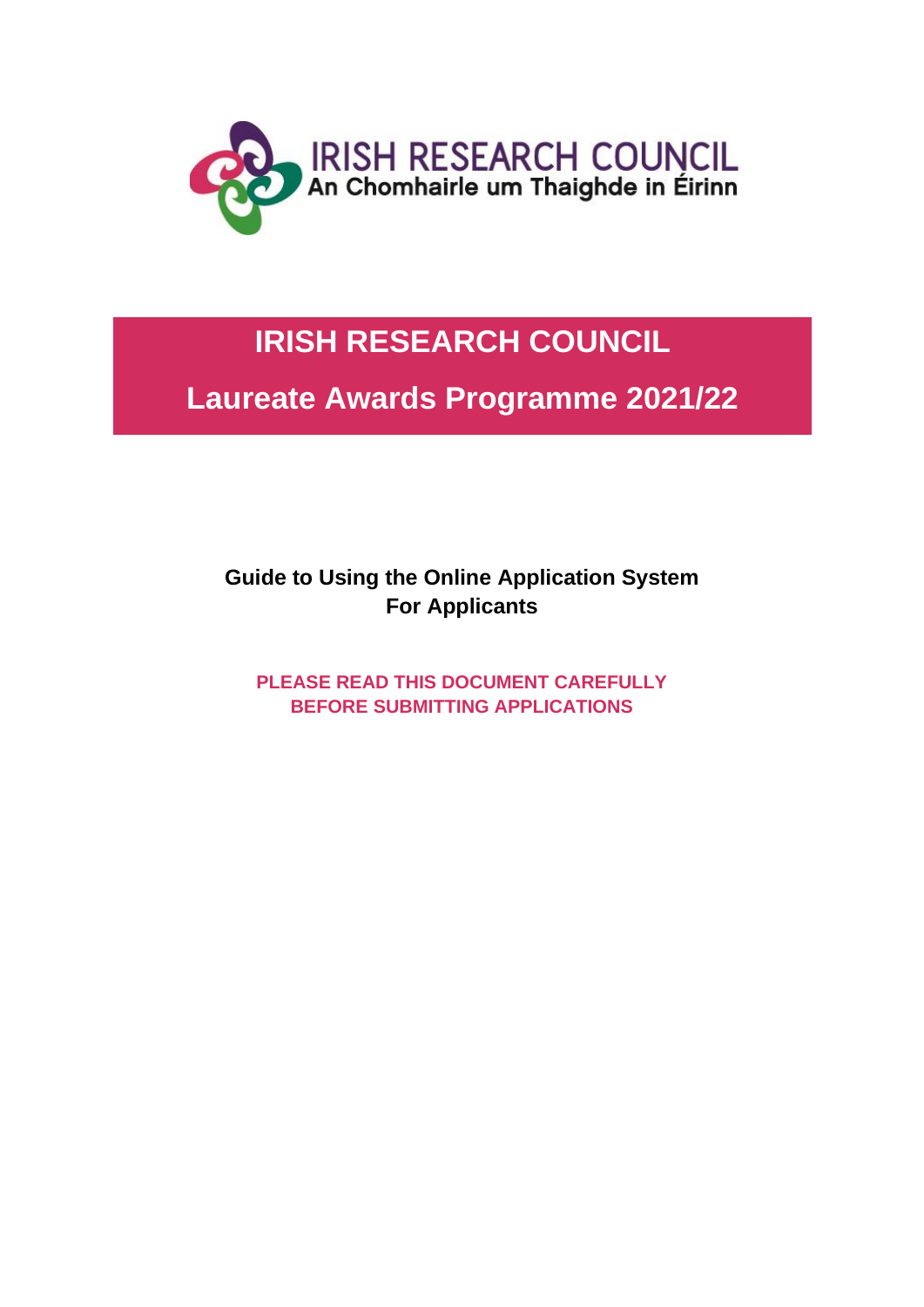#### **Contents**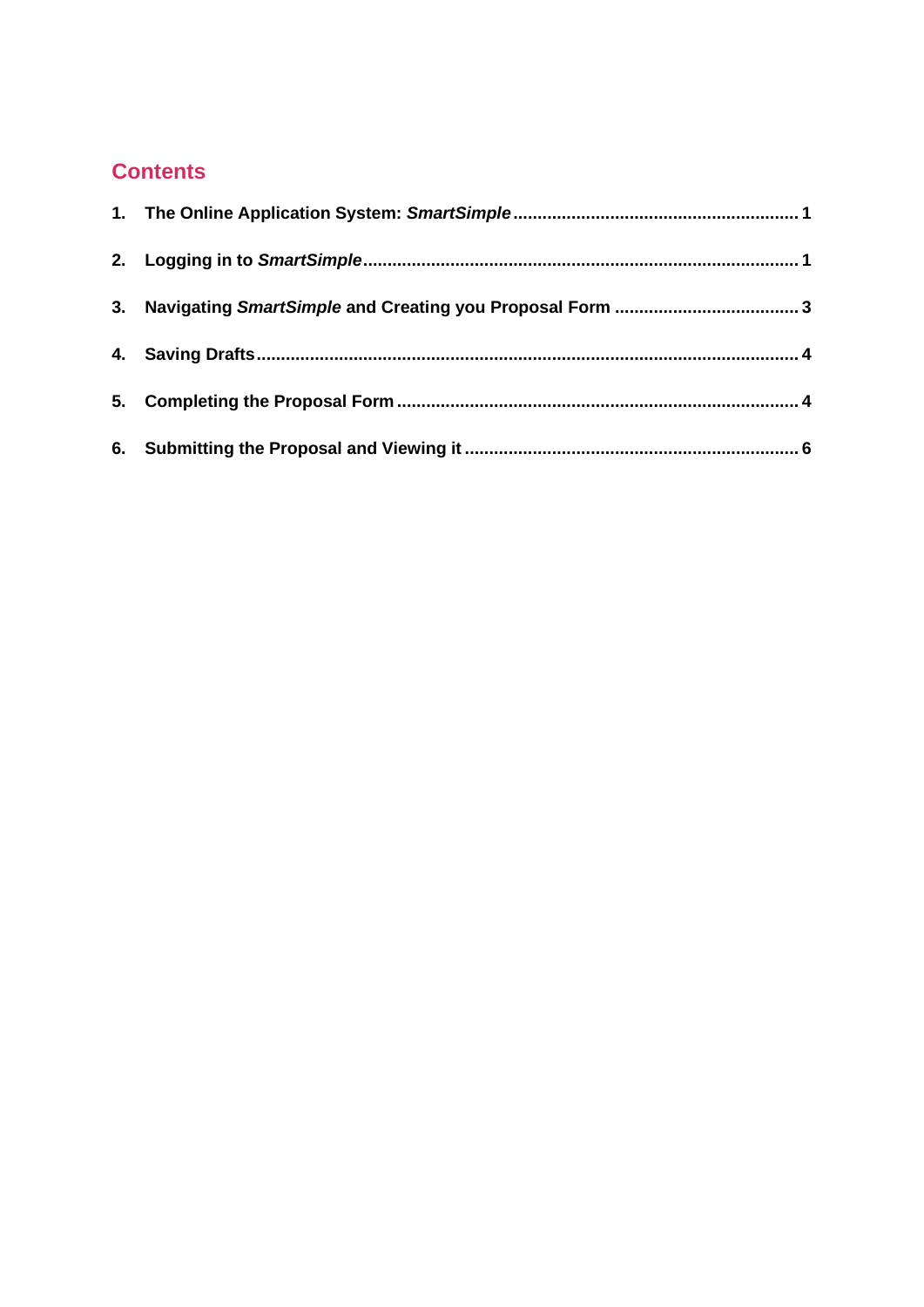#### <span id="page-2-0"></span>**1. The Online Application System:** *SmartSimple*

The Online Application System *SmartSimple* is the portal through which all proposals are submitted and through which all reviews of your application are completed. The portal contains all necessary forms required to submit proposals and templates for file uploads to the system are available on the Laureate website [click here.](https://research.ie/funding/ircla/)

You **must** submit proposals using the online system, which takes the form of dropdown menu selections, file upload sections, and comment boxes.

By blinding certain fields to certain participants in the application review process, and by having functionality that can delete or anonymise records over time, the Online Application System ensures the compliance of the Irish Research Council with respect to data protection requirements under Irish and EU law (incl. General Data Protection Regulation). The data collected are detailed in the [Data Collection Notice,](https://research.ie/assets/uploads/2021/09/IRC-Data-Collection-Notice-Laureate-Awards.pdf) available on the Laureate website.

## <span id="page-2-1"></span>**2. Logging in to** *SmartSimple* **and creating an Applicant Profile**

The link to the login page is [here.](https://irishresearch.smartsimple.ie/s_Login.jsp)

To log in, ensure the following:

- 1. The email address *ircapps@research.ie* is on your 'safe senders' list in your email account.
- 2. You are using an approved internet browser. The online application system, *SmartSimple*, is only designed to operate on recent versions of *Google Chrome*, *Safari* and *Firefox*
- 3. JavaScript is turned on and up to date.

To register as an applicant on the online system for the first time, navigate [to this link](https://irishresearch.smartsimple.ie/s_signup.jsp?token=XVtQC1oGYFpfRxNZXxVSSlBSZklyGHY%3D) and complete the applicant registration form as prompted.

**Note: Applicants who have previously registered as mentors, supervisors, or other non-applicant roles, should contact the Laureate Team directly at [Laureate@research.ie](mailto:Laureate@research.ie) . The system no longer supports self-registration of these people as applicants. Please check that your contact details are up to date after the Laureate Team upgrades your access. Please also read the guidance below.**

Please note that 'ordinarily resident' refers to the applicant's place of legal and permanent residence. This will not be deemed as having been interrupted if an absence from the country of ordinary residency has been caused by the training, education or employment of the applicant or the applicant's spouse or parents.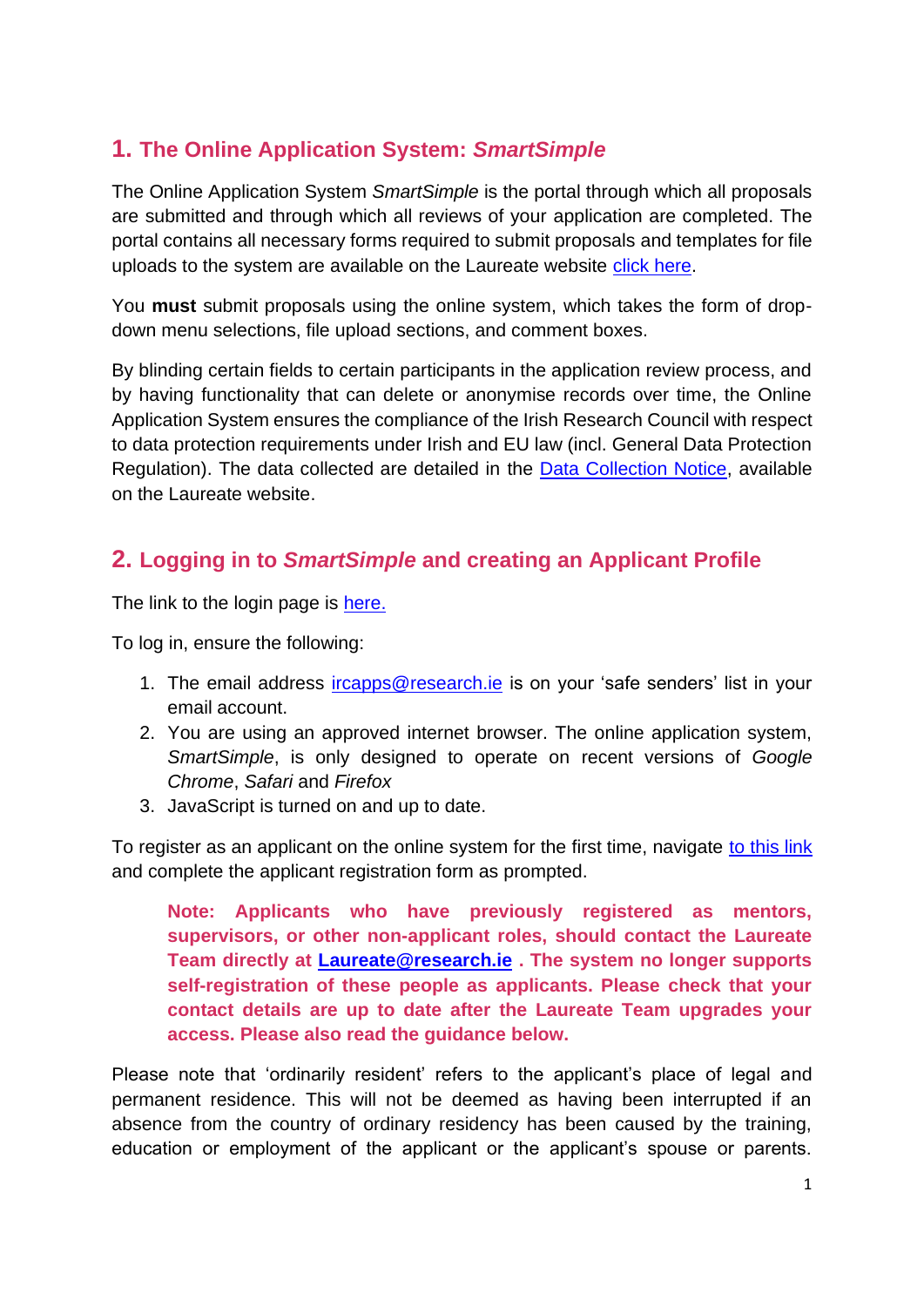Applicants deemed to be citizens of the EU are those applicants who are either citizens of Ireland or of a Member State of the European Union AND have been ordinarily resident within a Member State of the EU/Ireland for a continuous period of three out of the five years prior to the application deadline.

Once you have filled in all the required details, click 'submit' at the bottom of the registration page. A confirmation email with the subject 'Irish Research Council, applicant registration' will automatically be sent to the email address you have provided. This email confirms that you have successfully registered for the online system and will issue you with a username and password.

If you do not receive this email, please check your spam folder and ensure that the ircapps@research.ie email address is on your 'safe senders' list. If you are using an institutional or work email account, you may need to check with your IT department to ensure there is no issue with your organisation's internal firewall.

Once you have received your username and password, you should access the online system using the login details provided.

If you have lost or forgotten your password, navigate to this link and click 'Forgot password?' A system-generated password will be forwarded to your email address. If you do not receive this email, please check your spam folder. Please note that it may take up to 15 minutes to receive the email containing your new password.

Please note: Researchers who register as an Applicant using a different email address from the one they already have as mentor or supervisor will effectively create a new profile within the system and this is discouraged.

Contact [laureate@research.ie](mailto:laureate@research.ie) if you experience any difficulties. If you can't remember your password there is a 'forgot password' facility. By clicking the 'forgot password' button a system-generated password will be sent to your email address.

**Once you have logged in, NEVER use the "back" button on your internet browser while submitting a proposal, as you may lose essential information. Always click "Save Draft" and navigate away from the page by selecting the "Home" button indicated below.**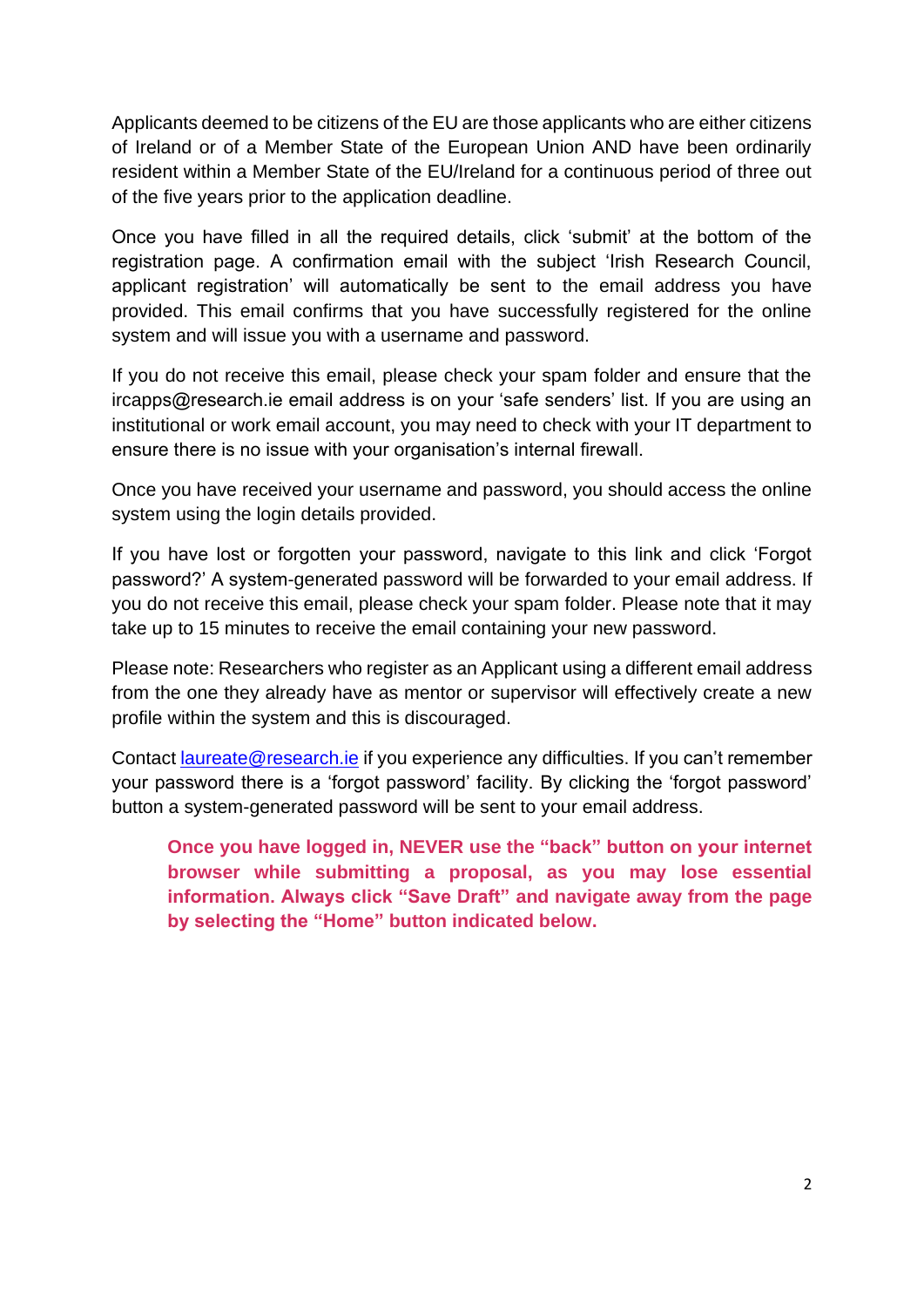

## <span id="page-4-0"></span>**3. Navigating** *SmartSimple* **and Creating you Proposal Form**

After logging in to the online application system, *SmartSimple*, search for eligible calls using the 'open calls' icon and select the *Starting and Consolidator Laureate Awards*. Please be aware that it may take a few seconds (up to 20-30s) for eligible calls to appear after selecting the 'open calls' icon.

| <b>Shortcuts</b>                                                    |                                                   |                                         |  |  |  |  |
|---------------------------------------------------------------------|---------------------------------------------------|-----------------------------------------|--|--|--|--|
| <b>Applications by status</b>                                       |                                                   |                                         |  |  |  |  |
| <b>Draft applications</b>                                           | <b>Submitted applications</b>                     | <b>Closed and archived applications</b> |  |  |  |  |
| <b>Open calls</b><br><b>Open calls</b><br><b>Progress reporting</b> |                                                   |                                         |  |  |  |  |
| <b>Create and edit progress report</b><br>(GOIPG)                   | <b>Create and edit progress report</b><br>(GOIPD) |                                         |  |  |  |  |

A blank proposal form is now created for you to fill in. The beginning of the form looks like this: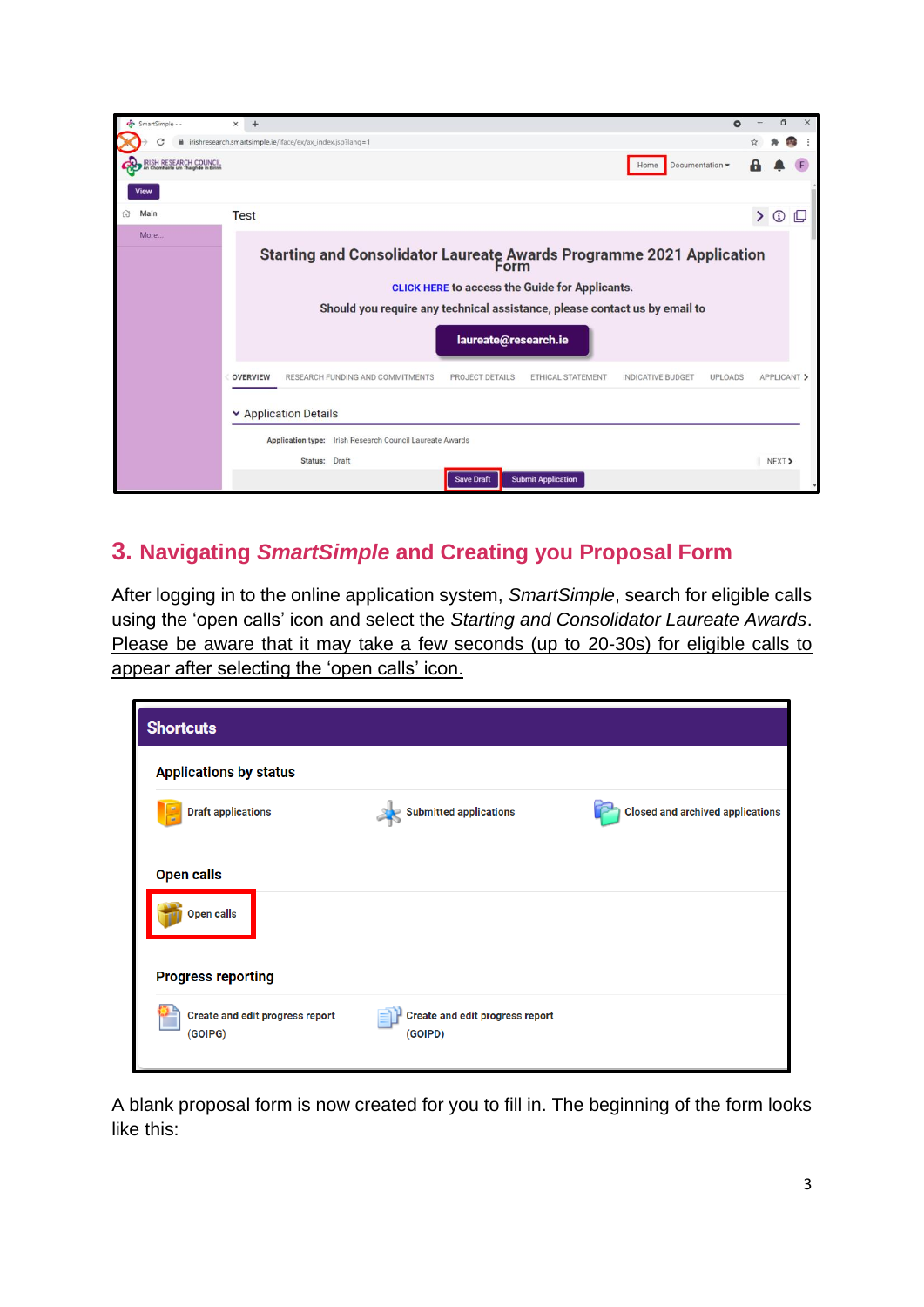

You can navigate to the different sections that need to be completed by using the "NEXT" button at the bottom of the screen or by selecting the relevant tab from the ribbon highlighted in red in the image above. The Application Status will remain in 'draft' until you have submitted your proposal.

## <span id="page-5-0"></span>**4. Saving Drafts**

At any time, you may save your proposal and come back to it later, by clicking the 'Save Draft' icon at the bottom of your screen. If this icon does not appear, it may be a browser of screen resolution issue. Try minimising and maximising your screen, or changing to a different browser if this issue occurs.



After you have saved a draft, and perhaps logged out of SmartSimple. You can access the draft proposal you have created by selecting 'Draft Applications' under the Applications by Status heading on the SmartSimple homepage.

## <span id="page-5-1"></span>**5. Completing the Proposal Form**

In the draft proposal, fill in your project details as appropriate. Most of the sections of the proposal form are either self-explanatory, explained on the assessment form itself (e.g., pay attention to the  $\bullet$  icons – these provide clarifications when you hover your pointer over them), or are described in detail in the Call Document, available on the Laureate Awards call [web page.](https://research.ie/funding/ircla/)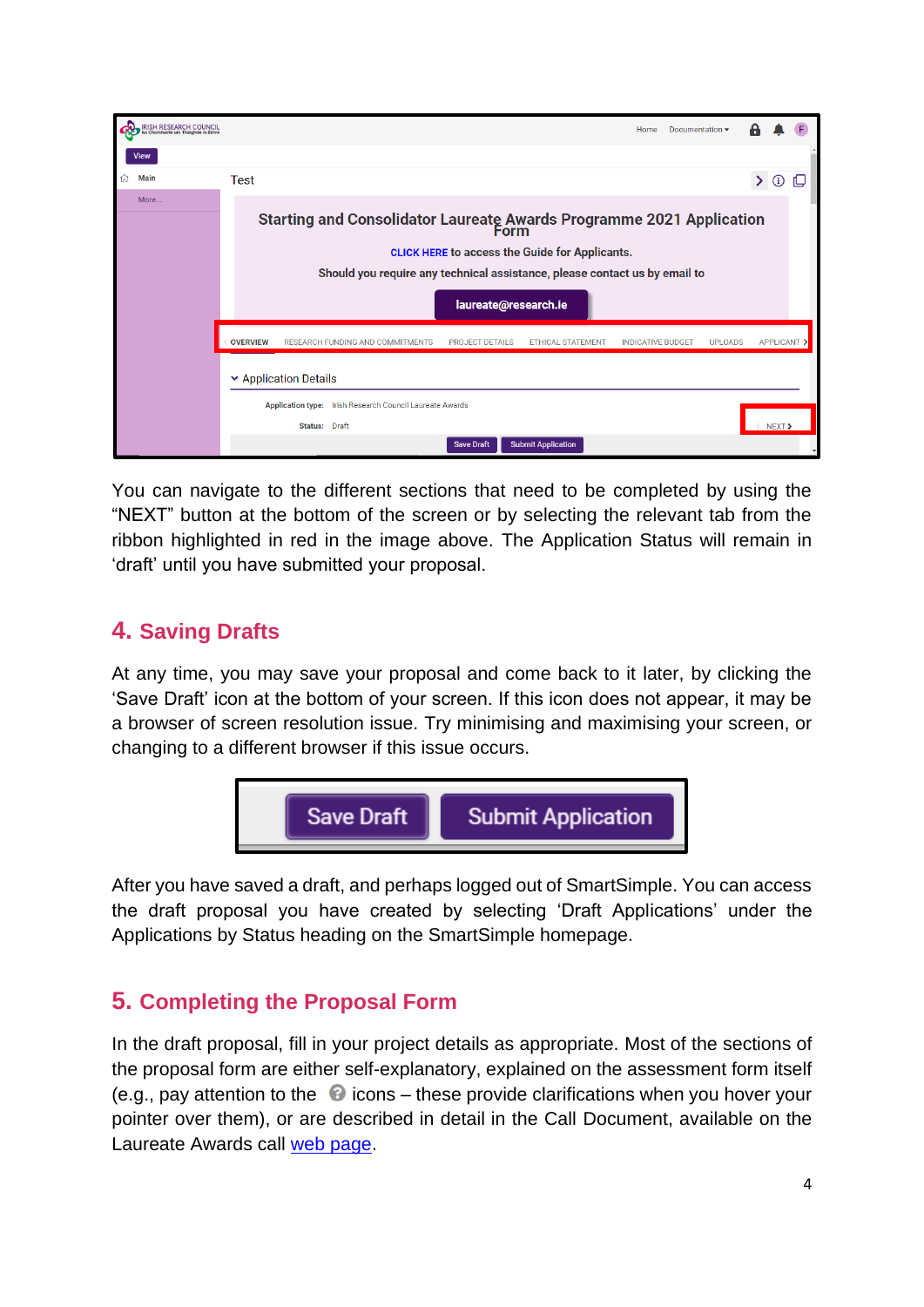A handful of clarifications are provided here:

1. For the section 'Irish Research Body', please use the search function (binoculars) to select the appropriate body. This body is the institution where you propose to carry out the work set out in your proposal. Your proposal will be visible to the research office in the institution you select. **Do not select your current institution if that is different to the institution you propose to hold your Laureate award in.**

| * Project title:     | Lorem ipsum dolor sit amet |
|----------------------|----------------------------|
|                      | 2                          |
|                      | 95 words left              |
| * Project Acronym:   | <b>LOREMIPSUM</b>          |
|                      | 2                          |
|                      | 2 characters left          |
| Irish research body: | ၉                          |

2. For the 'applicant details' section, note the following:

|                                                                                             |  | The above fields in the Applicant Details section are populated based on your personal profile. If you would like to update this section, please click Save Draft |  |
|---------------------------------------------------------------------------------------------|--|-------------------------------------------------------------------------------------------------------------------------------------------------------------------|--|
| below and navigate back to the Home screen where you can find the Manage Your Profile icon. |  |                                                                                                                                                                   |  |

3. Documents are uploaded using the purple upload button, SmartSimple will only allow documents in PDF. Format to be uploaded so please convert any word documents before submitting:

| * Detailed Research Proposal |                   |  |  |  |
|------------------------------|-------------------|--|--|--|
| Maximum 15 pages             |                   |  |  |  |
|                              | 血                 |  |  |  |
|                              | File Name ▲       |  |  |  |
| 闪                            | Full_proposal.pdf |  |  |  |